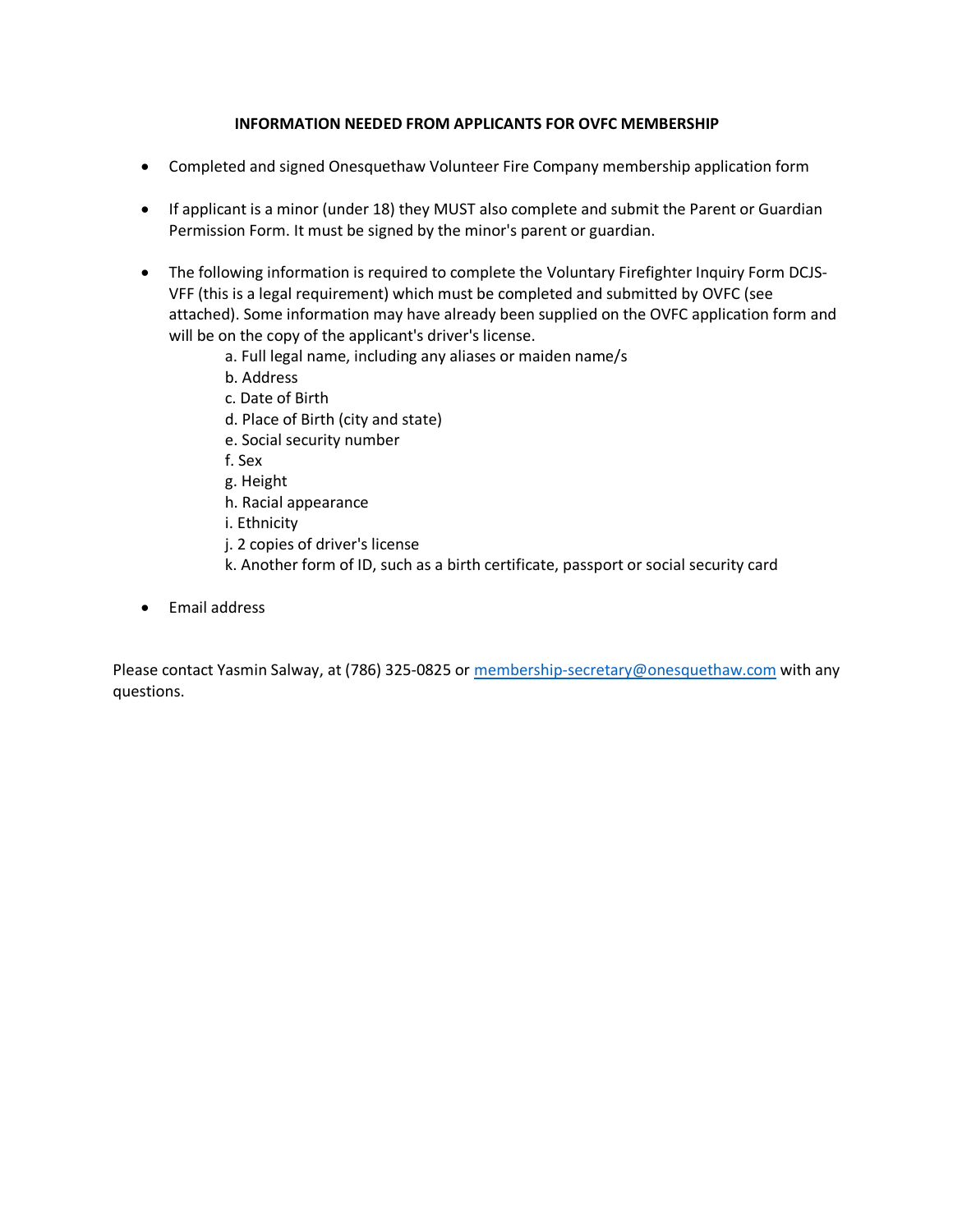## Onesquethaw Volunteer Fire Company, Inc. Clarksville - Feura Bush - Unionville Application for Membership

| How long have you resided at the above address? Years: __Months: __In NY State? Years: __Months: ___                                                                                                                          |                  |                                  |                                           |                  |  |
|-------------------------------------------------------------------------------------------------------------------------------------------------------------------------------------------------------------------------------|------------------|----------------------------------|-------------------------------------------|------------------|--|
| Are you 18 years of age or older? <b>YES</b> or <b>NO</b>                                                                                                                                                                     |                  |                                  | If "NO", state your age:                  |                  |  |
| Are you currently employed?                                                                                                                                                                                                   | <b>YES or NO</b> |                                  | If "YES" give employer information below. |                  |  |
| Employer Name: The Communication of the Communication of the Communication of the Communication of the Communication of the Communication of the Communication of the Communication of the Communication of the Communication |                  |                                  |                                           |                  |  |
| May we contact your employer as a reference?                                                                                                                                                                                  |                  | <b>YES</b> or NO Employer Phone: |                                           |                  |  |
| Do you have a valid New York State Driver's License? YES or NO                                                                                                                                                                |                  |                                  |                                           |                  |  |
| Are you available to respond to a fire alarm during the day? YES or NO During the evening? YES or NO                                                                                                                          |                  |                                  |                                           |                  |  |
| Are you available to attend Drills on Monday evenings from 7PM - 9 PM?<br>YES or NO                                                                                                                                           |                  |                                  |                                           |                  |  |
| Are you able to attend a meeting on the 1st Thursday of each month at 7:30PM?<br>YES or NO                                                                                                                                    |                  |                                  |                                           |                  |  |
| Do you have any previous emergency service experience? (Include only fire, rescue, police and                                                                                                                                 |                  |                                  |                                           |                  |  |
|                                                                                                                                                                                                                               |                  |                                  |                                           |                  |  |
|                                                                                                                                                                                                                               |                  |                                  |                                           |                  |  |
| Have you ever been a member of the United States Armed Forces? YES or NO If yes, Branch:                                                                                                                                      |                  |                                  |                                           |                  |  |
| Have you ever been convicted or pled guilty to a felony or misdemeanor?                                                                                                                                                       |                  |                                  |                                           | <b>YES or NO</b> |  |
| Have you ever been convicted or pled guilty to arson or insurance fraud?<br>YES or NO                                                                                                                                         |                  |                                  |                                           |                  |  |
| Have you ever been convicted or pled guilty to a reduction of one of those offenses?<br>YES or NO                                                                                                                             |                  |                                  |                                           |                  |  |
| Please list three personal references, other than members of this organization or family members, who                                                                                                                         |                  |                                  |                                           |                  |  |
| have known you for at least 3 years.                                                                                                                                                                                          |                  |                                  |                                           |                  |  |
|                                                                                                                                                                                                                               |                  |                                  |                                           |                  |  |
|                                                                                                                                                                                                                               |                  |                                  |                                           |                  |  |
|                                                                                                                                                                                                                               |                  |                                  |                                           |                  |  |
| List any acquaintances that are members of this organization: Latter and the manuscription of the state of the                                                                                                                |                  |                                  |                                           |                  |  |

OSHA regulations require that you pass a physical examination before becoming an interior structural firefighter. This company's designated physician will provide you with a free medical examination. Will you be willing to undergo a medical examination? **YES** or **NO**